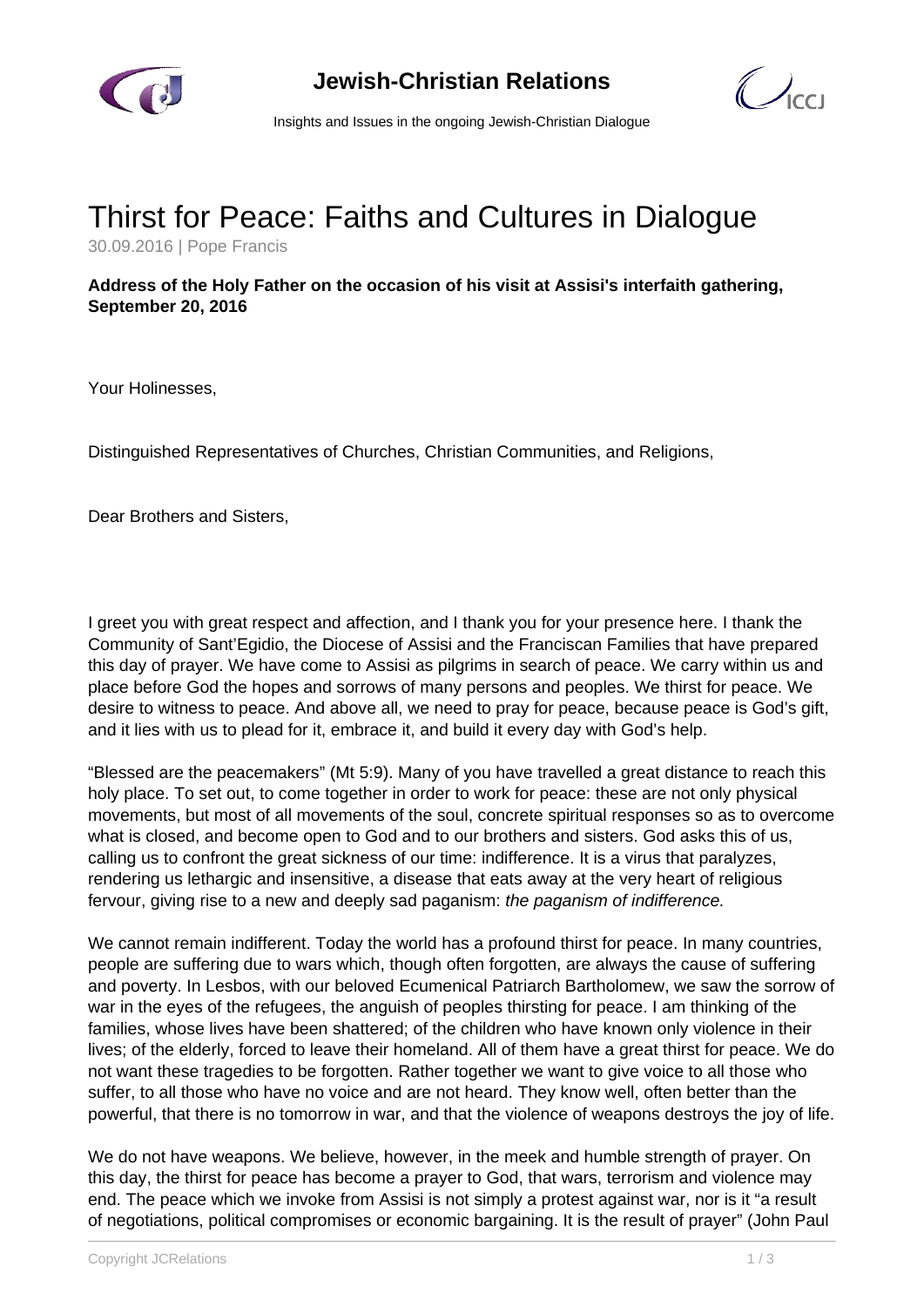II, [Address](http://w2.vatican.va/content/john-paul-ii/en/speeches/1986/october/documents/hf_jp-ii_spe_19861027_prayer-peace-assisi.html), Basilica of Saint Mary of the Angels, 27 October 1986: Insegnamenti IX,2 [1986], 1252). We seek in God, who is the source of communion, the clear waters of peace for which humanity thirsts: these waters do not flow from the deserts of pride and personal interests, from the dry earth of profit at any cost and the arms trade.

Our religious traditions are diverse. But our differences are not the cause of conflict and dispute, or a cold distance between us. We have not prayed against one another today, as has unfortunately sometimes occurred in history. Without syncretism or relativism, we have rather prayed side by side and for each other. In this very place Saint John Paul II said: "More perhaps than ever before in history, the intrinsic link between an authentic religious attitude and the great good of peace has become evident to all" (Address, Basilica of Saint Mary of the Angels, 27 October 1986: Insegnamenti IX,2, 1268). Continuing the journey which began thirty years ago in Assisi, where the memory of that man of God and of peace who was Saint Francis remains alive, "once again, gathered here together, we declare that whoever uses religion to foment violence contradicts religion's deepest and truest inspiration" ([Address to the Representatives of the World Religions,](http://w2.vatican.va/content/john-paul-ii/en/speeches/2002/january/documents/hf_jp-ii_spe_20020124_discorso-assisi.html) Assisi, 24 January 2002: Insegnamenti XXV,1 [2002], 104). We further declare that violence in all its forms does not represent "the true nature of religion. It is the antithesis of religion and contributes to its destruction" (Benedict XVI, [Address at the Day of Reflection, Dialogue and Prayer](http://w2.vatican.va/content/benedict-xvi/en/speeches/2011/october/documents/hf_ben-xvi_spe_20111027_assisi.html) [for Peace and Justice in the World](http://w2.vatican.va/content/benedict-xvi/en/speeches/2011/october/documents/hf_ben-xvi_spe_20111027_assisi.html), Assisi, 27 October 2011: Insegnamenti VII,2 [2011], 512). We never tire of repeating that the name of God cannot be used to justify violence. Peace alone is holy. Peace alone is holy, not war!

Today we have pleaded for the holy gift of peace. We have prayed that consciences will be mobilized to defend the sacredness of human life, to promote peace between peoples and to care for creation, our common home. Prayer and concrete acts of cooperation help us to break free from the logic of conflict and to reject the rebellious attitudes of those who know only how to protest and be angry. Prayer and the desire to work together commit us to a true peace that is not illusory: not the calm of one who avoids difficulties and turns away, if his personal interests are not at risk; it is not the cynicism of one who washes his hands of any problem that is not his; it is not the virtual approach of one who judges everything and everyone using a computer keyboard, without opening his eyes to the needs of his brothers and sisters, and dirtying his hands for those in need. Our path leads us to immersing ourselves in situations and giving first place to those who suffer; to taking on conflicts and healing them from within; to following ways of goodness with consistency, rejecting the shortcuts offered by evil; to patiently engaging processes of peace, in good will and with God's help.

Peace, a thread of hope that unites earth to heaven, a word so simple and difficult at the same time. Peace means *Forgiveness*, the fruit of conversion and prayer, that is born from within and that, in God's name, makes it possible to heal old wounds. Peace means Welcome, openness to dialogue, the overcoming of closed-mindedness, which is not a strategy for safety, but rather a bridge over an empty space. Peace means Cooperation, a concrete and active exchange with another, who is a gift and not a problem, a brother or sister with whom to build a better world. Peace denotes Education, a call to learn every day the challenging art of communion, to acquire a culture of encounter, purifying the conscience of every temptation to violence and stubbornness which are contrary to the name of God and human dignity.

We who are here together and in peace believe and hope in a fraternal world. We desire that men and women of different religions may everywhere gather and promote harmony, especially where there is conflict. Our future consists in living together. For this reason we are called to free ourselves from the heavy burdens of distrust, fundamentalism and hate. Believers should be artisans of peace in their prayers to God and in their actions for humanity! As religious leaders, we are duty bound to be strong bridges of dialogue, creative mediators of peace. We turn to those who hold the greatest responsibility in the service of peoples, to the leaders of nations, so that they may not tire of seeking and promoting ways of peace, looking beyond self-serving interests and those of